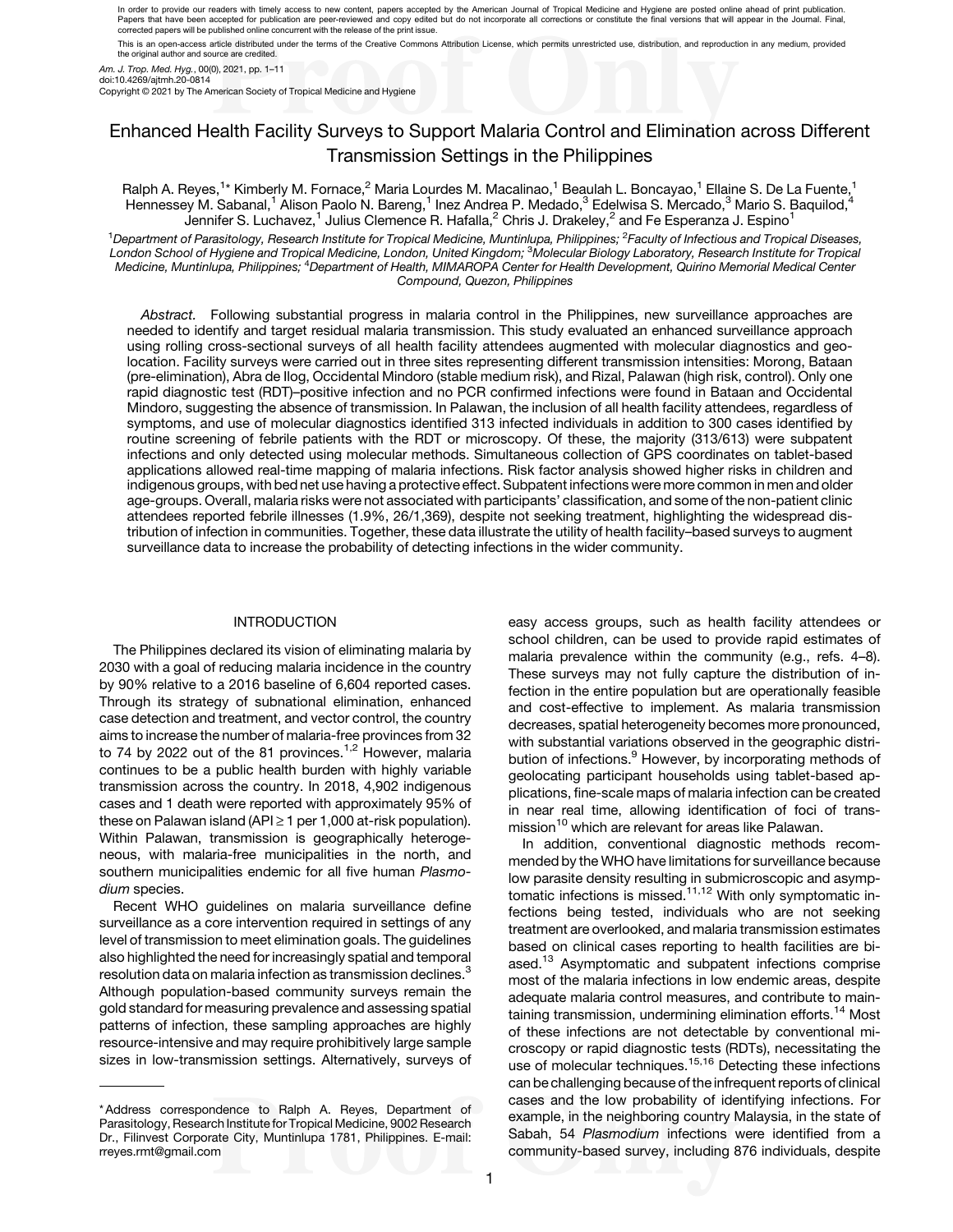no microscopically positive malaria cases or clinical reports during this time period.<sup>[17](#page-9-0)</sup> Also, in Asia-Pacific countries, reliance on passive health facility surveillance does not detect asymptomatic infections.[18](#page-9-0)

To assess how health facility–based surveys with molecular diagnostics could be used to support malaria elimination efforts, we conducted rolling cross-sectional surveys in the provinces of Palawan, Occidental Mindoro, and Bataan, three areas of the Philippines with different levels of reported transmission. The overall aims were to 1) develop methods for health facility–based surveys applying improved diagnostics and geolocation technologies, 2) assess the utility of enhanced surveillance approaches to improve detection of malaria infections, and 3) identify characteristics of individuals with subpatent infections.

## METHODS

Study areas. The areas were selected based on the 2014 Philippines' National Malaria Program operational definition of malaria-endemic provinces (Figure 1). In that year, Palawan, Occidental Mindoro, and Bataan were categorized as stable high risk or control phase, stable medium risk of transmission, and malaria pre-elimination provinces, respectively, and in the same order, the annual parasitological indices per 1,000 population were 0, 0.35, and 5.7, respectively, in 2018.[19](#page-9-0) Demographic information and land areas of the selected areas are shown in [Table 1.](#page-2-0) According to the Philippine Statistics Authority Census of 2,000, the population in all study sites comprised various ethnicities and indigenous groups. In Palawan, almost half of the population belongs to different indigenous groups. The Palaw'an indigenous group comprises



FIGURE 1. Study sites and surveyed health facilities. This figure appears in color at [www.ajtmh.org](http://www.ajtmh.org).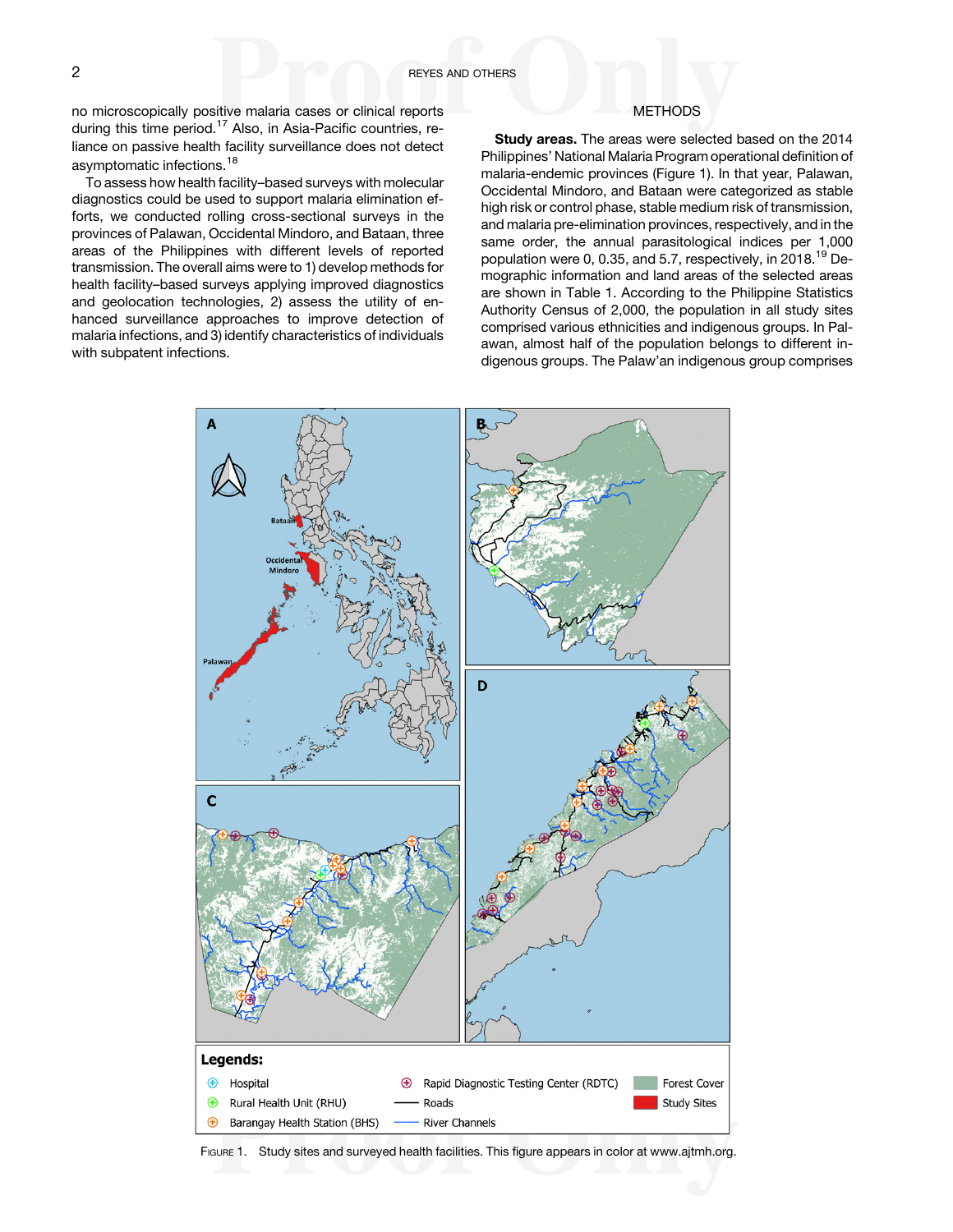ENHANCED SURVEYS TO SUPPORT MALARIA CONTROL AND ELIMINATION 3

<span id="page-2-0"></span>

|                                                 |                                                  | Description of study sites                 |                                          |                                |  |
|-------------------------------------------------|--------------------------------------------------|--------------------------------------------|------------------------------------------|--------------------------------|--|
|                                                 | Bataan, Bataan (A)                               | Occidental Mindoro, Occidental Mindoro (B) | Palawan, Palawan (C)                     |                                |  |
| Land area<br>Population density                 | 219.20 km <sup>2</sup><br>135.40/km <sup>2</sup> | 533.70 $km^2$<br>58.67/km <sup>2</sup>     | 1.256.47 km <sup>2</sup><br>$39.87/km^2$ |                                |  |
| Transmission setting<br>category (DoH, 2014)    | Pre-elimination                                  | Stable medium risk                         | Stable high/control                      |                                |  |
| Annual parasite incidence<br>in 2013 (DoH 2018) | No indigenous malaria reported<br>since 2011     | 0.35                                       | 5.7                                      |                                |  |
| Sampling dates                                  | May 2017-March 2018                              | July 2017-June 2018                        | (Year 1)<br>Jun 2016-June 2017           | (Year 2)<br>Jul 2017-June 2018 |  |
| Sampling frequency                              | 1 Week bimonthly                                 | 1 Week bimonthly                           | 1 Week monthly                           | 1 Week monthly                 |  |
| No of barangays covered                         | 2/5                                              | All 10                                     | All 11                                   | 5/11                           |  |
| Number of health facilities                     | $n = 2$                                          | $n = 17$                                   | $n = 27$                                 | $n = 4$                        |  |
| Rural health unit                               |                                                  |                                            |                                          |                                |  |
| Barangay health station                         |                                                  |                                            | 10                                       |                                |  |
| <b>RDT</b> center                               |                                                  |                                            | 16                                       | 3                              |  |
| Hospital                                        |                                                  |                                            |                                          |                                |  |

TABLE 1 Description of study sites

38.7% of the total population in Palawan; other ethnic groups include Kagayanen (1.9%), Tausug (1.8%), Cuyunon (1.2%), Maranao (1.1%), Jama Mapun (0.9%), and Agutaynen  $(0.1\%)$ .<sup>[20](#page-9-0)</sup> The main occupations include subsistence agriculture, swidden agriculture (slash-and-burn), and fishing. In Occidental Mindoro, 64.2% of the population comprises Tagalog and 30.6% of indigenous groups, and the majority of the population in Bataan classified themselves as Tagalog (91.0%), with 0.8% of indigenous population. $21,22$  Residents in Occidental Mindoro and Bataan are primarily long-time settlers with small businesses. All provinces are predominantly rural, partly forested with seasonal rainfall generally from May to October. Primary healthcare services are provided by the rural health unit (RHU) and barangay health stations. In addition to these facilities and service remote communities, Occidental Mindoro and Palawan have malaria testing (using RDTs) and treatment centers based at households of community health workers. With supervision from RHU staff, community volunteers operate the barangay health stations and remote malaria testing and treatment centers.

Study design and sampling. Rolling cross-sectional surveys in the health facilities were carried out every first week of the month for 2 years in Palawan. During the first year of the project (June 2016–June 2017), surveys were conducted in the 27 health facilities in the municipality (Table 1). Data collection was extended to a second year (July 2017–June 2018), with surveys limited to the rural health center and the three malaria RDT centers that reported the highest numbers of cases the previous year. In Occidental Mindoro and Bataan, these surveys were conducted the first week every 2 months over a 12-month period. Seventeen health facilities were surveyed in Occidental Mindoro. These were the RHUs, one district hospital, nine barangay health stations, and six RDT centers. In Bataan, information was collected from the RHUs and one barangay health station. Nearby hospitals are accessible to the residents of Occidental Mindoro and Bataan, unlike in Palawan. Hence, residents typically opt to send their patients to these hospitals. The distance from Dr. Jose Palawan District Hospital from nearest to farthest barangay ranges from 13.7 km to 64.9 km by road. The southernmost barangays, Latud and Canipaan, were excluded because they are not accessible by road. Moreover, the Rio Tuba Nickel Mining Corporation Hospital in Bataraza, Palawan, is 72.1 km away from Palawan.

Health facility staff underwent training on study procedures including obtaining written informed consent, malaria blood film and blood spot preparation, collection of geolocation information of participant's residence, and history of illness and travel. Questionnaire data and GPS coordinates of participant households were collected using GeoODK (GeoMarvel) on Android tablets using satellite imagery and known landmarks to geolocate households; this methodology is described in detail by Fornace et al.<sup>[10](#page-9-0)</sup> This included basic demographic information, symptoms, axillary temperature, movement history, malaria prevention practices, and initial RDT results. Activities and travel history within and beyond the study sites in the past 7 days were recorded. Participants, without age restrictions, were classified as either patients, that is, individuals seeking health consultations were referred, or companions, that is, those who accompany the patients. Women in the maternal clinic and individuals with serious illnesses who required urgent care or transport to higher level health facilities and individuals who have resided in the study sites less than 7 days were excluded.

Research ethics. The Research Institute for Tropical Medicine—Institutional Review Board (IRB no.: 2016-04), and London School of Hygiene and Tropical Medicine (11597) approved this study.

Assessment of malaria infection. Health facility workers collected finger-prick blood samples for malaria blood film microscopy and three 20-μL spots on filter papers (3MM, Whatman, Maidstone, United Kingdom). Filter papers were collected finger-prick blood samples for malaria blood film<br>microscopy and three 20-µL spots on filter papers (3MM,<br>Whatman, Maidstone, United Kingdom). Filter papers were<br>dried and stored with desiccants at −20°C. Thick blood films were examined by trained malaria microscopists from the RITM, supervising the health facility workers with all positive slides and 10% of the negative slides validated by a WHO-certified level one malaria microscopist. All participants from Palawan and Occidental Mindoro were also tested for malaria using the SD Bioline Malaria RDT (Abbott Rapid Diagnostics, Santa Clara, CA), with either Ag Pf/Pan™ or Ag Pf/ Pv™ depending on its availability in the market. Individuals tested RDT- and/or microscopy-positive were treated on-site by the health facility personnel following the Philippines' national treatment guidelines for malaria.

DNA was extracted from approximately 10 μL of dried blood spots (DBS) on filter papers using the Chelex 100 method<sup>[23](#page-9-0)</sup> modified to 6%. A nested PCR assay targeting Plasmodium sp. small subunit ribosomal RNA genes was used to identify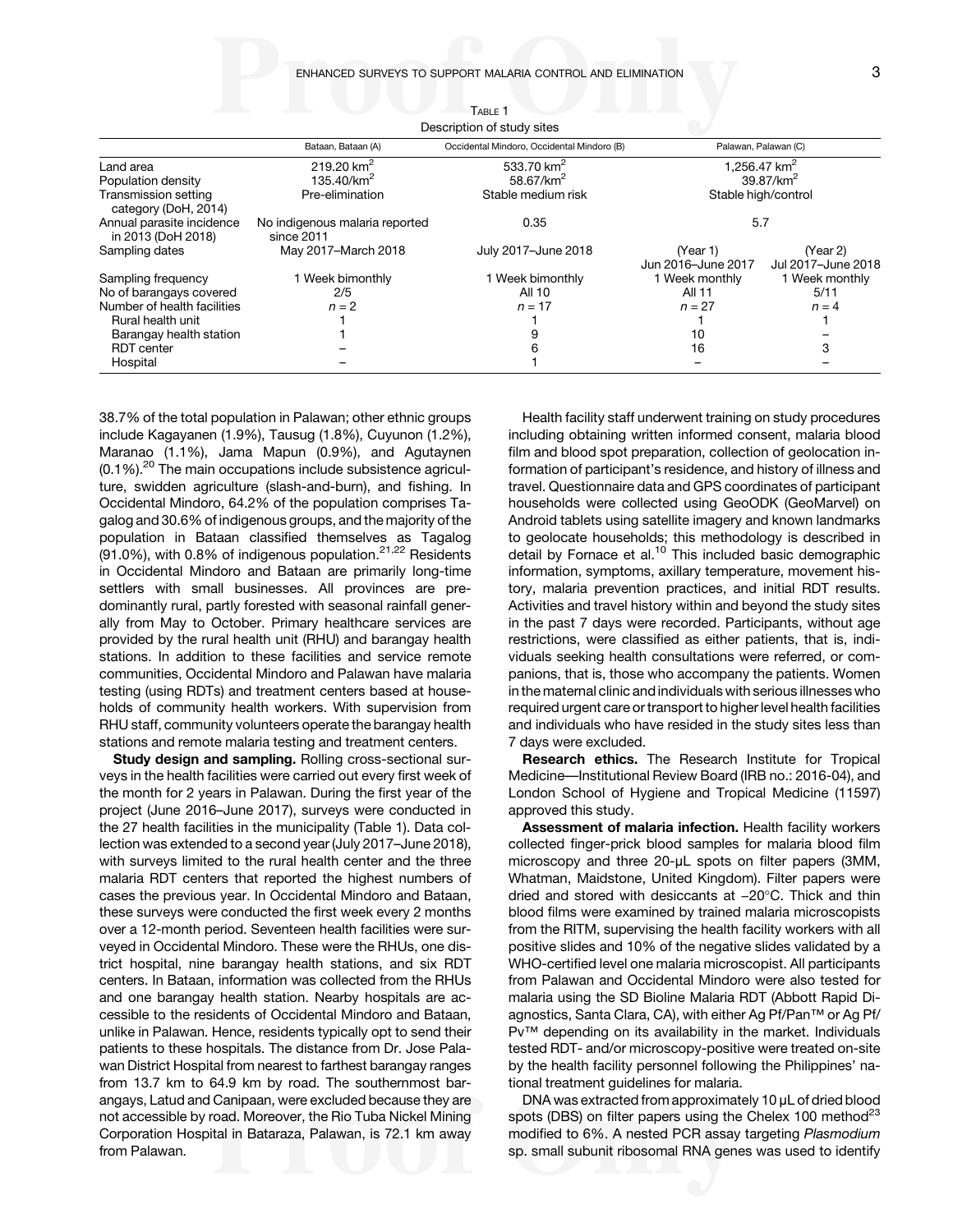positive samples, and species-specific primers were used on genus-positive samples.[24,27](#page-9-0) Results were visualized on 2% agarose gel. This malaria diagnosis by PCR has a limit of detection of 0.2 parasites/μL. A subset of samples was extracted using a Qiagen DNA Mini Kit (Qiagen, Hilden, Germany) to validate results. All samples were tested with PCR, regardless of RDT and microscopy results; positive results were referred to as malaria infections. Within this study, we defined patent infections as individuals positive with both PCR and microscopy and/or RDT, and infections were classified as subpatent if they could only be identified by PCR and were negative for microscopy and/or RDT.

Data management and analysis. Each participant was assigned a unique ID to enable linkage to samples. Data for geolocation of residence were collected during the interview using a designed electronic questionnaire run on GeoODK application. Participants were asked to locate their homes by pointing to its location on Android tablets. All information was later sent to the project's secure cloud server. Households with missing GPS coordinates due to limited tablet availability during the first quarter of the study were visited and located using a handheld GPS (Garmin).<sup>[10](#page-9-0)</sup> Microscopy, RDT, and PCR results were recorded in the laboratory worksheets and were double encoded using Microsoft® Excel® 2016 (Microsoft Corporation) and were merged with questionnaire results. Results of malaria blood film microscopy/RDT and malaria PCR were plotted on QGIS™ Desktop software version  $3.8.2.^{28}$  $3.8.2.^{28}$  $3.8.2.^{28}$ 

All data sets were analyzed using  $R$  statistical programming language version 3.6.3.<sup>[29](#page-9-0)</sup> Individuals with insufficient samples and incomplete questionnaire data needed for the analysis of this study were excluded. To compare the sociodemographic characteristics of patients with other individuals screened by health facility surveys, we fit a binomial generalized linear mixed model with participant status as the outcome. Data were included from all sites with health facility included as a random effect. For Palawan only, binomial generalized mixed models were used to identify risk factors for malaria infection including a random effect for the health facility of the survey. An additional model was developed to determine the probability of patent infection (defined as infections detected by microscopy or RDTs) from all infected individuals. To select variables for inclusion, univariate analyses were conducted, with all variables with  $P < 0.2$  screened for inclusion in multivariate analyses. The final multivariate analyses were fit in a forward-stepwise manner, with variables included in the final model with  $P < 0.05$ .

#### RESULTS

Characteristics of study sites and population demographics. The distribution of participants by study site, nature of the visit to health facility (i.e., patient or a patient's companion), gender, median age, and presence of fever is summarized in Supplemental Table S1. Out of 5,746 participants in Palawan, only 5,620 were included in the analysis due to sample insufficiency ( $n = 24$ ) and incomplete questionnaire data ( $n =$ 102). Most of the participants in all sites were patients, rather than companions. There were higher proportions of female participants in all sites, with the most notable difference observed in Bataan and Occidental Mindoro. These two sites also had much older age-groups and lower proportions of febrile individuals than Palawan. A review of records disclosed that in 2018, 70.8% and 61.6% of the consultations in Bataan and Occidental Mindoro, respectively, were for acute respiratory infections and could reflect mothers accompanying their children.

High proportions of health facility attendees were the Palaw'an indigenous people in both the first  $(63.4\%, n = 3, 659)$ and second (46.1%,  $n = 523$ ) years of surveillance in Palawan. By contrast, clinic attendees were primarily Tagalog, the nonindigenous group, at health facilities surveyed in Occidental Mindoro (56.4%,  $n = 999$ ) and Bataan (97.3%,  $n = 872$ ), whereas the Tagalog attendees in Palawan were 9.1% (524) in the first year and 20.2% (229) in the second year. On the other hand, only 0.4% (4) from the aboriginal group in Bataan (Aetas) and 41.6% (738) in Occidental Mindoro (Mangyans) attended the health facilities. Remaining attendees identified themselves as migrants or not originally from the province, with 27.5% (1,584) in the first year and 33.7% (383) in Palawan, 2.0% (35) in Occidental Mindoro, and 2.2% (20) in Bataan; these individuals had been residing in the area for more than 7 days before the survey.

For all study participants, we compared the association of sociodemographic characteristics of individuals classified as patients (6,458/8,288) and companions (1,830). Companions were more likely to be adults, females, indigenous groups, and forest workers [\(Table 2](#page-4-0)).

Malaria infection in patients and companions. Malaria infections were detected only in Palawan either by RDTs/ microscopy or PCR. All samples from Occidental Mindoro and Bataan tested PCR-negative (Supplemental Table S2). Although one RDT-positive individual was detected in Occidental Mindoro, this was confirmed to be PCR-negative, suggesting a false-positive RDT result or historical exposure. In the first year of collection in Palawan, there was twice the number of individuals whose PCR results were positive for malaria compared with microscopy and RDTs. It was noteworthy that 12.9% ( $n = 1,354$ ) of companions were positive for malaria infections by PCR, contributing 28.5% (175/613) of all positive cases. PCR increased the detected malaria infections in patients by 36.7% (254/693) compared with microscopy and 38% (268/706) compared with RDT. Enhancing the surveillance through PCR testing and adding companions increased the total infections from 6.2% (255/4,095) by microscopy and 6.1% (268/4,391) by RDT to 10.7% (613/ 5,722).

In the second year of collection, 20.1% ( $n = 228$ ) of individuals were malaria positive by PCR as compared with 8.2% and 8.7% of microscopy and RDTs, respectively (Supplemental Table S2). Comparing the two phases of surveillance, the second year of collection from the four health facilities that reported the highest malaria cases confirms that the proportion of PCR positives among companions (23.9%, 38/159) is high like year 1 (17.8%, 52/292) but higher than other facilities (11.6%, 123/1,062).

Plasmodium species identified. Within Palawan, Plasmodium falciparum was the most common species detected using blood film microscopy (74.3%, 223/300) followed by Plasmodium vivax (18.0%,  $n = 54$ ), Plasmodium malariae  $(1.3\%, n = 4)$ , and mixed infections  $(6.0\%, n = 18)$ ; this was similar in year 2 (76.9%, 70/91; 11.0%.  $n = 103.3\%$ ,  $n = 3$ ;  $4.4\%$ ,  $n = 4$ , respectively). Remaining blood films were positive for malaria but, because of poor thin smears, not speciated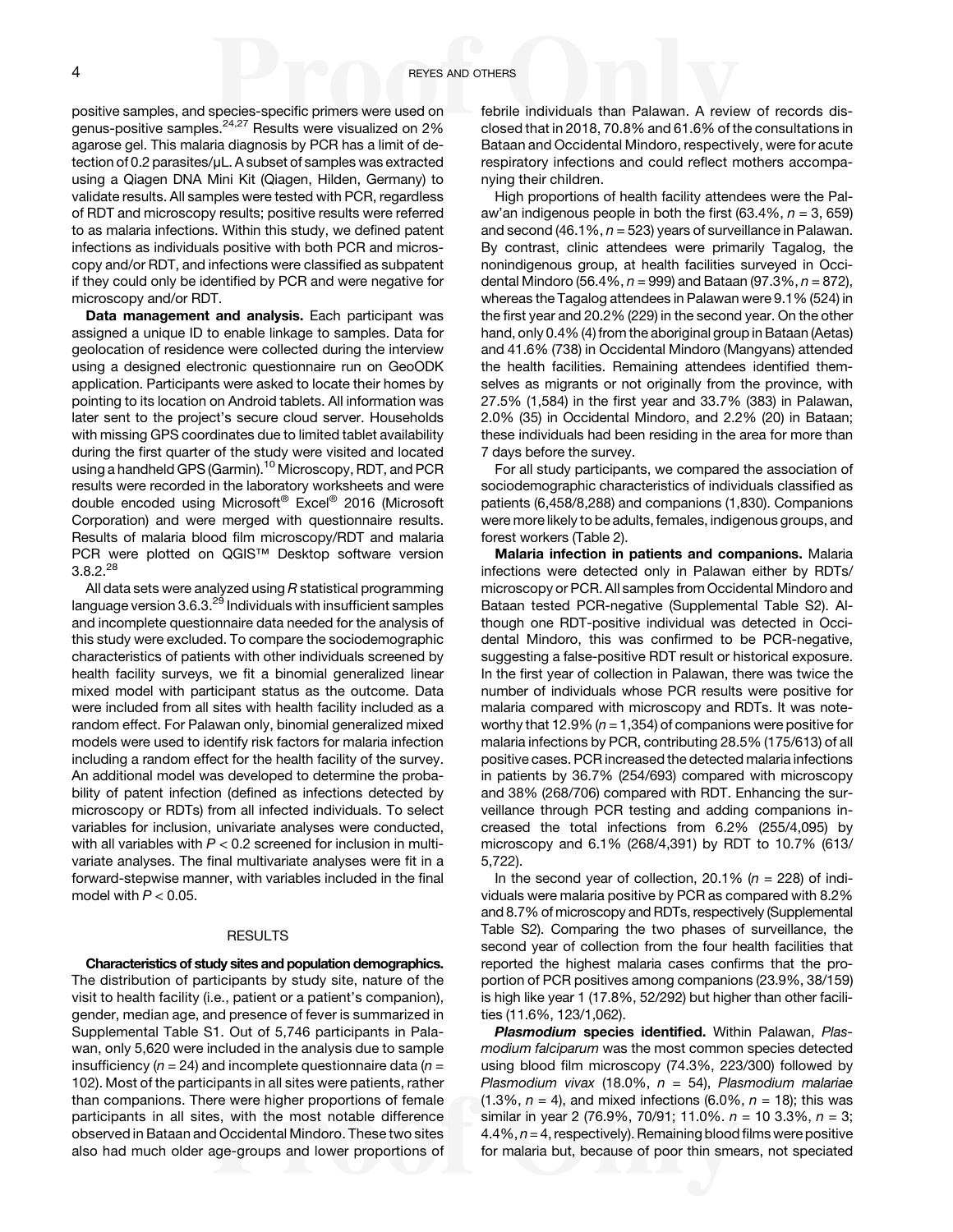<span id="page-4-0"></span>

|                          |       |           | Unadjusted      |            |           | Adjusted        |            |  |
|--------------------------|-------|-----------|-----------------|------------|-----------|-----------------|------------|--|
| Variable ( $n = 8,288$ ) | N     | <b>OR</b> | 95% CI          | $P$ -value | <b>OR</b> | 95% CI          | $P$ -value |  |
| Age (years)              |       |           |                 | < 0.001    |           |                 | < 0.001    |  |
| Under 5                  | 1,574 |           |                 |            |           |                 |            |  |
| $5 - 10$                 | 1,182 | 0.95      | $(0.77 - 1.17)$ |            | 0.80      | $(0.64 - 1.01)$ |            |  |
| $11 - 20$                | 1,373 | 0.71      | $(0.58 - 0.86)$ |            | 0.59      | $(0.46 - 0.75)$ |            |  |
| $21 - 30$                | 1,284 | 0.39      | $(0.32 - 0.48)$ |            | 0.39      | $(0.30 - 0.49)$ |            |  |
| Over 30                  | 2,875 | 0.46      | $(0.39 - 0.55)$ |            | 0.45      | $(0.36 - 0.55)$ |            |  |
| Gender                   |       |           |                 | < 0.001    |           |                 | < 0.001    |  |
| Female                   | 5,026 |           |                 |            |           |                 |            |  |
| Male                     | 3,262 | 1.64      | $(1.45 - 1.84)$ |            | 1.34      | $(1.18 - 1.53)$ |            |  |
| Ethnicity                |       |           |                 | < 0.001    |           |                 | < 0.001    |  |
| Other ethnicity          | 1,623 | -         |                 |            |           |                 |            |  |
| Indigenous groups        | 4,271 | 0.48      | $(0.41 - 0.57)$ |            | 0.53      | $(0.44 - 0.64)$ |            |  |
| Tagalog                  | 2,394 | 1.07      | $(0.82 - 1.39)$ |            | 1.05      | $(0.80 - 1.38)$ |            |  |
| Occupation               |       |           |                 |            |           |                 |            |  |
| 1. Agriculture           |       |           |                 | 0.408      |           |                 |            |  |
| No                       | 7,036 |           |                 |            |           |                 |            |  |
| Yes                      | 1,252 | 0.70      | $(0.60 - 0.82)$ |            |           |                 |            |  |
| 2. Forestry              |       |           |                 | 0.016      |           |                 | 0.022      |  |
| No                       | 7,572 |           |                 |            |           |                 |            |  |
| Yes                      | 716   | 0.50      | $(0.41 - 0.61)$ |            | 0.77      | $(0.61 - 0.96)$ |            |  |
| 3. Business owner        |       |           |                 | < 0.001    |           |                 | 0.003      |  |
| <b>No</b>                | 7,803 |           |                 |            |           |                 |            |  |
| Yes                      | 485   | 1.90      | $(1.41 - 2.56)$ |            | 1.61      | $(1.16 - 2.24)$ |            |  |
| 4. Unemployed            |       |           |                 | < 0.001    |           |                 | < 0.001    |  |
| No                       | 6,027 |           |                 |            |           |                 |            |  |
| Yes                      | 2,261 | 0.49      | $(0.43 - 0.56)$ |            | 0.71      | $(0.60 - 0.85)$ |            |  |
| Education                |       |           |                 | 0.004      |           |                 | 0.004      |  |
| None                     | 3,236 |           |                 |            |           |                 |            |  |
| Primary                  | 1851  | 1.13      | $(1.00 - 1.29)$ |            | 1.31      | $(1.12 - 1.54)$ |            |  |
| Secondary                | 3,201 | 1.07      | $(0.90 - 1.26)$ |            | 1.24      | $(1.00 - 1.55)$ |            |  |

TABLE 2

Sociodemographic factors associated with participant classification (patients vs. companions)

(year 1,  $n = 1$ ; year 2,  $n = 4$ ). By PCR, all five species of malaria were detected. The observations were similar, with P. falciparum being the most prevalent species (49.9%,  $n =$ 306/613), followed by P. vivax (12.2%,  $n = 75$ ), P. malariae  $(4.7\%, n = 29)$ , Plasmodium ovale  $(0.3\%, n = 2)$ , Plasmodium knowlesi (0.2%,  $n = 1$ ), and mixed infections (8.0%,  $n = 49$ ). However, 153 samples positive for Plasmodium were not speciated because of sample insufficiency. Likewise, PCR results in year 2 showed P. falciparum  $(55.3\%, n = 126/228)$  as the most dominant species, followed by P. vivax (11.8%,  $n =$ 27), P. malariae (1.3%,  $n = 3$ ), and mixed (9.7%,  $n = 22$ ). Similar to year 1, species identification of 50 positives for Plasmodium were not performed (Supplemental Table S3).

In the first year of surveillance, there was 82.9% (179/216) agreement on the species of the parasite present in samples that were positive by both PCR and microscopy. Consequently, a low proportion of all positive samples by microscopy (15.8%, 42/265) were negative by PCR and a high proportion of positive samples by PCR (58.5%, 314/537) were negative by microscopy (Table 3). With microscopy, 74.3% (142/191) were correctly identified as P. falciparum and 62.2% (28/45) for P. vivax. All P. malariae infections (100.0%, 4/4) were accurately diagnosed. Plasmodium ovale infections were misidentified as P. falciparum (1) and P. vivax (1).

Seasonal and spatial distribution of malaria infections. For the first year of surveillance in Palawan, the number of malaria infection and individuals attending health facilities varied monthly (Figure 2). Although there was seasonality in the number of patients attending health facilities and the total number of infections, there were some temporal trends in the proportions of individuals detected as positive by either routine or enhanced surveillance. Although the rainfall season is from May to October, increased malaria infections were only noted in July and August.

|                                                                            |                                                     |          |             | ك I ABLE |                    |          |              |       |  |  |  |
|----------------------------------------------------------------------------|-----------------------------------------------------|----------|-------------|----------|--------------------|----------|--------------|-------|--|--|--|
| Comparison of PCR and malaria microscopy for active health facility survey |                                                     |          |             |          |                    |          |              |       |  |  |  |
|                                                                            | No. of samples with the following result by PCR (%) |          |             |          |                    |          |              |       |  |  |  |
| Microscopy result                                                          | P. falciparum                                       | P. vivax | P. malariae | P. ovale | Plamodium knowlesi | Mixed*   | Negative     | Total |  |  |  |
| P. falciparum                                                              | 142 (74.3)                                          | 2(1.0)   | 1 (0.5)     | 1 (0.5)  | 0(0.0)             | 11 (5.8) | 34 (17.8)    | 191   |  |  |  |
| P. vivax                                                                   | 5(11.1)                                             | 28(62.2) | 0(0.0)      | 1 (2.2)  | 0(0.0)             | 5(11.1)  | 6(13.3)      | 45    |  |  |  |
| P. malariae                                                                | 0(0.0)                                              | 0(0.0)   | 4 (100.0)   | 0(0.0)   | 0(0.0)             | 0(0.0)   | 0(0.0)       | 4     |  |  |  |
| Mixed†                                                                     | 6(35.3)                                             | 4(23.5)  | 1 (5.9)     | 0(0.0)   | 0(0.0)             | 5(29.4)  | (5.9)        | 17    |  |  |  |
| Negative                                                                   | 130 (2.78)                                          | 37(0.8)  | 17 (0.4)    | 0(0.0)   | (0.0)              | 22(0.5)  | 4.476 (95.6) | 4.683 |  |  |  |
| Total                                                                      | 283(5.7)                                            | 71 (1.4) | 23(0.5)     | 2(0.0)   | 1 (0.0)            | 43(0.9)  | 4,518 (91.4) | 4,941 |  |  |  |

 $T = 3$ 

P. falciparum = Plasmodium falciparum; P. malariae = Plasmodium malariae; P. ovale = Plasmodium ovale; P. vivax = Plasmodium vivax. \* Mixed infections by PCR: P. falciparum/P. vivax, P. falciparum/P. ovale, P. falciparum/P. malariae, P. vivax/P. malariae, P. falciparum/P. vivax/P. malariae.

† Mixed infections by microscopy: P. falciparum/P. vivax and P. falciparum/P. malariae.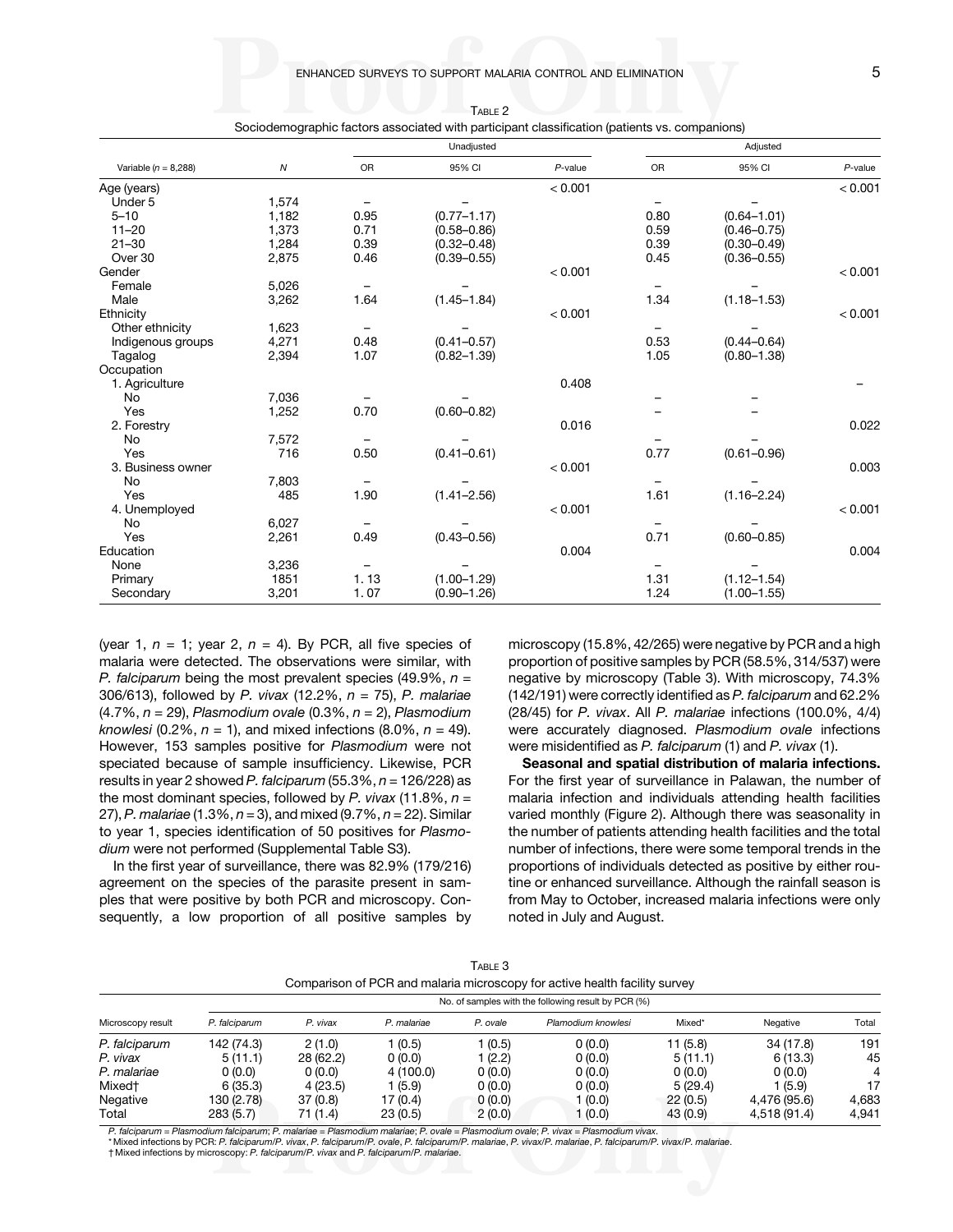6 **BEYES AND OTHERS** 



FIGURE 2. Temporal trend in Rizal, Palawan. This figure appears in color at [www.ajtmh.org.](http://www.ajtmh.org)

Figure 3 shows the difference in spatial distributions of infections detected by both surveillance approaches. Although this analysis shows the utility of health facility surveys using this platform to capture real-time spatial data on the locations of participants' residences, further analysis of spatial patterns of health facility attendance and infections was explored by Fornace et al.<sup>[30](#page-9-0)</sup>

Factors associated with malaria infections. As malaria infections were only identified within Palawan and the first year of surveillance represented the most comprehensive data set,

we chose to focus on risk factor analysis on these data. Within this year, the inclusion of malaria screening of all companions increased the identification of patent infections by 16.6% ( $n =$ 60/361). This further improved to 18.5% ( $n = 125/676$ ) when PCR was used to assess infection. Subsequent risk factor analysis showed that the odds of malaria infection (as detected by any diagnostic methods,  $n = 5,620$ ) were almost three times higher in 11- to 20-year age-group than older than 30-year age-group [\(Table 4](#page-6-0)). In addition, male individuals, Palaw'an indigenous group, and individuals sleeping without



FIGURE 3. Malaria\_surveillance\_approaches. This figure appears in color at [www.ajtmh.org.](http://www.ajtmh.org)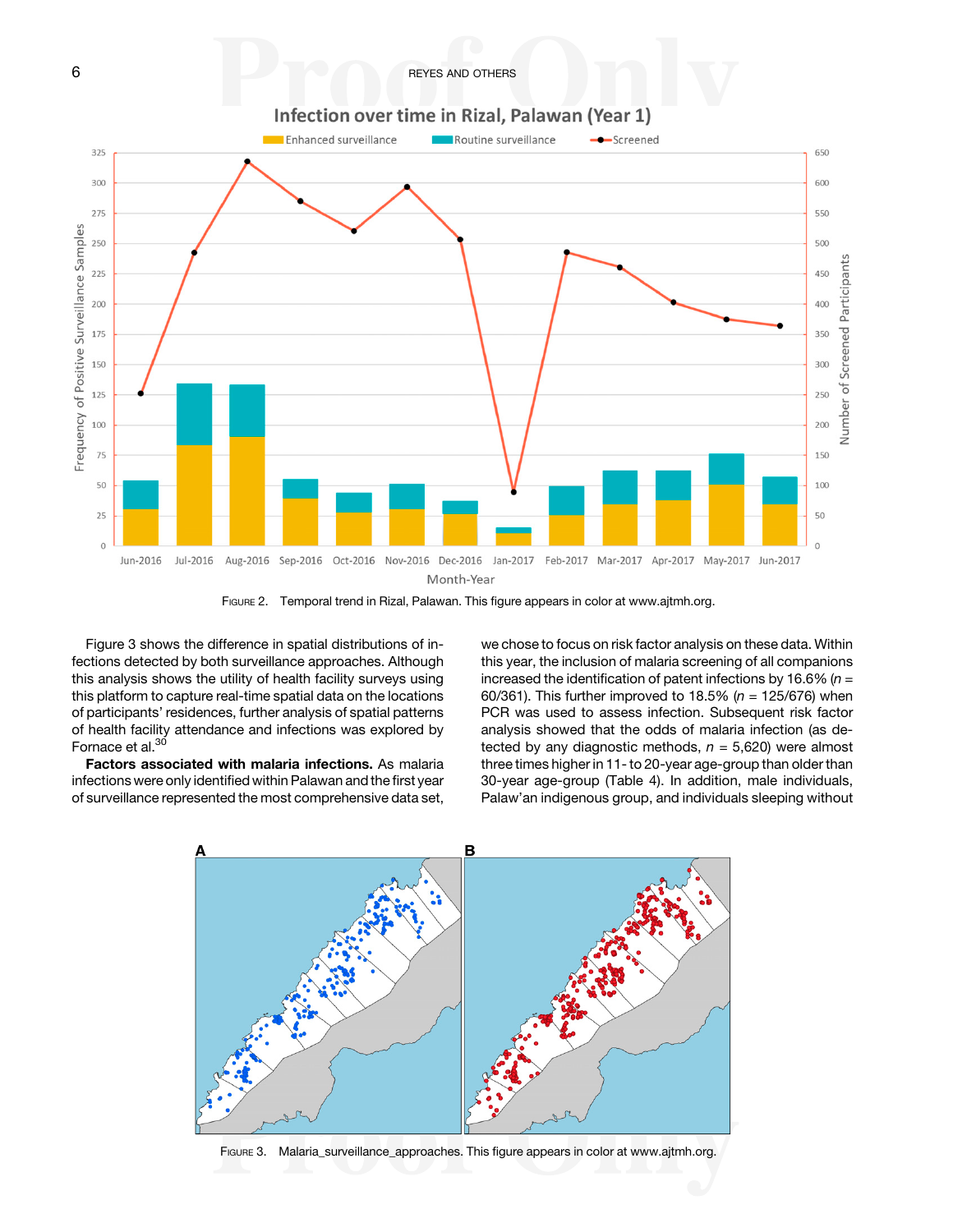<span id="page-6-0"></span>bed nets had higher risks of infection. A significantly higher infection risk was observed in individuals with lower education levels; however, there was no clear association with specific occupational activities. There was no significant difference in infection risks detected between patients or companions screened.

For all malaria cases, we compared the risks of the patent (356/669) and subpatent malaria (313). Patent malaria infections were more common in younger age-groups, with risks of patent infections decreasing with age [\(Table 5\)](#page-7-0). Male gender had almost twice the odds of patent infections compared with female gender. Companions were more likely to have subpatent infections, as would be expected considering they were not seeking treatment. No associations between bed net use or history of travel and patent infections were identified.

# **DISCUSSION**

We developed an enhanced surveillance approach to demonstrate the utility of health facility surveys in low- and high-transmission settings incorporated with both molecular diagnostics and geolocation. The inclusion of companions and PCR testing provided additional information to assess transmission levels in the catchment populations that would not have been possible with the standard malaria surveillance system and captured wider demographic groups. The use of PCR led to about 58% increase in the total number of infections detected from 255 samples by microscopy and 268 by RDTs to 438. The simultaneous collection of spatial data and the use of geographic information systems further increase the resolution of the spatial distribution of malaria infection. This approach can provide an operationally feasible method to supplement existing health facility data to improve

|                                                                     |            | Unadjusted |                 |            | Adjusted |                 |            |
|---------------------------------------------------------------------|------------|------------|-----------------|------------|----------|-----------------|------------|
| Variable ( $n = 5,620$ )                                            | ${\cal N}$ | <b>OR</b>  | 95% CI          | $P$ -value | OR       | 95% CI          | $P$ -value |
| Age (years)                                                         |            |            |                 | < 0.001    |          |                 | < 0.001    |
| Under 5                                                             | 1,323      |            |                 |            |          |                 |            |
| $5 - 10$                                                            | 935        | 1.55       | $(1.19 - 2.03)$ |            | 2.10     | $(1.56 - 2.83)$ |            |
| $11 - 20$                                                           | 977        | 1.59       | $(1.22 - 2.07)$ |            | 2.64     | $(1.92 - 3.64)$ |            |
| $21 - 30$                                                           | 737        | 1.18       | $(0.87 - 1.60)$ |            | 1.61     | $(1.15 - 2.24)$ |            |
| Over 30                                                             | 1,648      | 0.72       | $(0.54 - 0.93)$ |            | 0.96     | $(0.72 - 1.28)$ |            |
| Gender                                                              |            |            |                 | < 0.001    |          |                 | < 0.001    |
| Female                                                              | 3,230      |            |                 |            |          |                 |            |
| Male                                                                | 2,390      | 1.41       | $(1.19 - 1.68)$ |            | 1.49     | $(1.24 - 1.79)$ |            |
| Ethnicity                                                           |            |            |                 | < 0.001    |          |                 | < 0.001    |
| Other ethnicity                                                     | 1,581      |            |                 |            |          |                 |            |
| Palaw'an                                                            | 3,516      | 4.20       | $(3.16 - 5.58)$ |            | 3.87     | $(2.86 - 5.23)$ |            |
| Tagalog                                                             | 523        | 1.13       | $(0.67 - 1.93)$ |            | 1.13     | $(0.66 - 1.94)$ |            |
| Occupation                                                          |            |            |                 |            |          |                 |            |
| 1. Agriculture                                                      |            |            |                 | 0.079      |          |                 |            |
| No                                                                  | 4,633      |            |                 |            |          |                 |            |
| Yes                                                                 | 987        | 0.80       | $(0.63 - 1.03)$ |            |          |                 |            |
| 2. Forestry                                                         |            |            |                 | 0.680      |          |                 |            |
| No                                                                  | 5,094      |            |                 |            |          |                 |            |
| Yes                                                                 | 526        | 0.94       | $(0.70 - 1.26)$ |            |          |                 |            |
| 3. Business owner                                                   |            |            |                 | 0.815      |          |                 |            |
| No                                                                  | 5,422      |            |                 |            |          |                 |            |
| Yes                                                                 | 198        | 0.94       | $(0.56 - 1.58)$ |            |          |                 |            |
| 4. Unemployed                                                       |            |            |                 | < 0.001    |          |                 |            |
| No                                                                  | 4,740      |            |                 |            |          |                 |            |
| Yes                                                                 | 880        | 0.61       | $(0.46 - 0.82)$ |            |          | -               |            |
| Activities outside house*                                           |            |            |                 | 0.328      |          |                 |            |
| No                                                                  | 2,724      |            |                 |            |          |                 |            |
| Yes                                                                 | 2,896      | 1.09       | $(0.91 - 1.31)$ |            |          |                 |            |
| History of travel                                                   |            |            |                 | 0.267      |          |                 |            |
| No                                                                  | 4,303      |            |                 |            |          |                 |            |
| Yes                                                                 | 1,317      | 0.87       | $(0.68 - 1.11)$ |            |          |                 |            |
| Type of participant                                                 |            |            |                 | 0.201      |          |                 |            |
| Patient                                                             | 4,286      |            |                 |            |          |                 |            |
| Companion                                                           | 1,334      | 1.14       | $(0.93 - 1.39)$ |            |          |                 |            |
| Education                                                           |            |            |                 | < 0.001    |          |                 | < 0.001    |
| None                                                                | 2,738      |            |                 |            |          |                 |            |
| Primary                                                             | 2,151      | 0.78       | $(0.65 - 0.94)$ |            | 0.66     | $(0.53 - 0.83)$ |            |
| Secondary                                                           | 731        | 0.42       | $(0.29 - 0.60)$ |            | 0.59     | $(0.39 - 0.89)$ |            |
| Bed net use                                                         |            |            |                 | < 0.001    |          |                 | < 0.001    |
| Yes                                                                 | 5,485      |            |                 |            |          |                 |            |
| No                                                                  | 135        | 3.89       | $(2.58 - 5.89)$ |            | 3.50     | $(2.28 - 5.38)$ |            |
| Health facility type                                                |            |            |                 | 0.048      |          |                 |            |
| Barangay health station                                             | 2,197      |            |                 |            |          |                 |            |
| Rural health unit                                                   | 1,091      | 0.95       | $(0.26 - 3.45)$ |            |          |                 |            |
| Rapid diagnostic testing center                                     | 2,332      | 1.99       | $(1.17 - 3.41)$ |            |          |                 |            |
| * Activities include objid play, sebeci and week related estivities |            |            |                 |            |          |                 |            |

TABLE 4

\* Activities include child play, school, and work-related activities.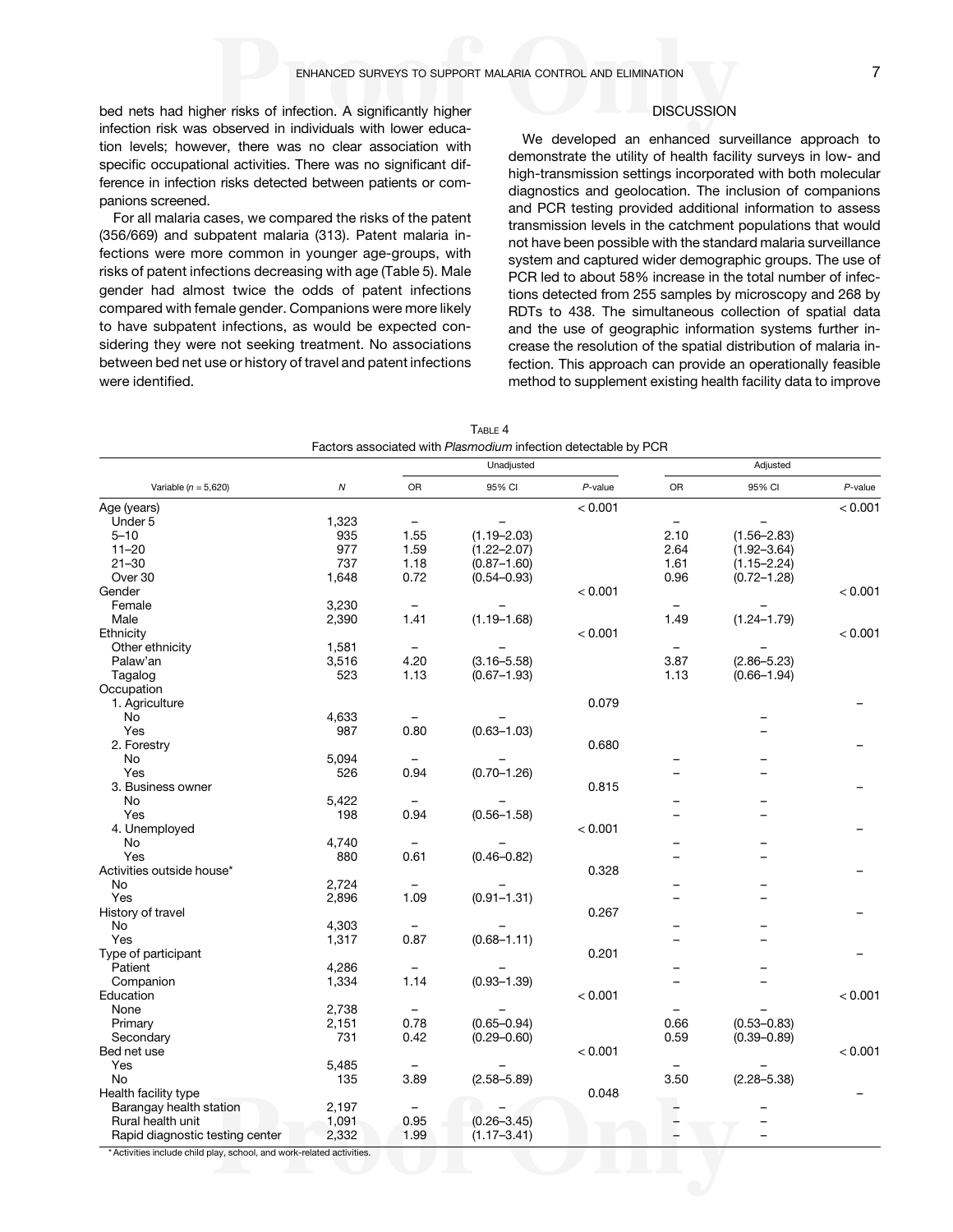TABLE 5 Factors associated with Plasmodium infection detectable by RDTs/microscopy, among all infections identified by PCR

<span id="page-7-0"></span>

|                                 |     | Unadjusted               |                 |            | Adjusted                 |                          |            |
|---------------------------------|-----|--------------------------|-----------------|------------|--------------------------|--------------------------|------------|
| Variable ( $n = 669$ )          | Ν   | OR                       | 95% CI          | $P$ -value | OR                       | 95% CI                   | $P$ -value |
| Age (years)                     |     |                          |                 | < 0.001    |                          |                          | < 0.001    |
| Under 5                         | 140 | $\overline{\phantom{m}}$ |                 |            | $\qquad \qquad -$        |                          |            |
| $5 - 10$                        | 142 | 0.81                     | $(0.49 - 1.18)$ |            | 0.86                     | $(0.51 - 1.46)$          |            |
| $11 - 20$                       | 168 | 0.54                     | $(0.19 - 0.52)$ |            | 0.66                     | $(0.40 - 1.08)$          |            |
| $21 - 30$                       | 88  | 0.28                     | $(0.12 - 0.39)$ |            | 0.43                     | $(0.23 - 0.80)$          |            |
| Over 30                         | 131 | 0.24                     | $(0.13 - 0.61)$ |            | 0.29                     | $(0.17 - 0.50)$          |            |
| Gender                          |     |                          |                 | < 0.001    |                          |                          | < 0.001    |
| Female                          | 327 |                          |                 |            |                          |                          |            |
| Male                            | 342 | 2.24                     | $(1.63 - 3.09)$ |            | 1.99                     | $(1.42 - 2.79)$          |            |
| Ethnicity                       |     |                          |                 | 0.151      |                          |                          |            |
| Other ethnicity                 | 72  | $\qquad \qquad -$        |                 |            | -                        |                          |            |
| Palaw'an                        | 575 | 1.50                     | $(0.89 - 2.55)$ |            | $\overline{\phantom{0}}$ |                          |            |
| Tagalog                         | 22  | 0.78                     | $(0.28 - 2.17)$ |            | <u>.</u>                 | $\overline{\phantom{0}}$ |            |
| Occupation                      |     |                          |                 |            |                          |                          |            |
| 1. Agriculture                  |     |                          |                 | 0.015      |                          |                          |            |
| No                              | 566 |                          |                 |            |                          |                          |            |
| Yes                             | 103 | 0.58                     | $(0.37 - 0.90)$ |            |                          |                          |            |
| 2. Forestry                     |     |                          |                 | 0.006      |                          |                          |            |
| No                              | 597 | $\equiv$                 |                 |            |                          |                          |            |
| Yes                             | 72  | 0.48                     | $(0.28 - 0.81)$ |            |                          |                          |            |
| 3. Business owner               |     |                          |                 | 0.754      |                          |                          |            |
| No                              | 650 |                          |                 |            |                          |                          |            |
| Yes                             | 19  | 1.16                     | $(0.45 - 3.02)$ |            |                          |                          |            |
| 4. Unemployed                   |     |                          |                 | < 0.001    |                          |                          |            |
| No                              | 606 |                          |                 |            |                          |                          |            |
| Yes                             | 63  | 0.27                     | $(0.15 - 0.49)$ |            |                          |                          |            |
| Activities outside house*       |     |                          |                 | 0.015      |                          |                          |            |
| No                              | 305 |                          |                 |            |                          |                          |            |
| Yes                             | 364 | 0.67                     | $(0.49 - 0.93)$ |            |                          |                          |            |
| History of travel               |     |                          |                 | 0.564      |                          |                          |            |
| No                              | 514 | $\qquad \qquad -$        |                 |            |                          |                          |            |
| Yes                             | 155 | 1.13                     | $(0.75 - 1.70)$ |            |                          |                          |            |
| Type of participant             |     |                          |                 | < 0.001    |                          |                          | < 0.001    |
| Patient                         | 485 |                          |                 |            |                          |                          |            |
| Companion                       | 184 | 0.27                     | $(0.18 - 0.40)$ |            | 0.35                     | $(0.23 - 0.52)$          |            |
| Education                       |     |                          |                 | 0.103      |                          |                          |            |
| None                            | 385 | $\overline{\phantom{a}}$ |                 |            | ÷                        |                          |            |
| Primary                         | 246 | 1.05                     | $(0.74 - 1.48)$ |            |                          |                          |            |
| Secondary                       | 38  | 0.48                     | $(0.24 - 1.00)$ |            |                          |                          |            |
| Bed net use                     |     |                          |                 | 0.203      |                          |                          |            |
| Yes                             | 626 | $\overline{\phantom{m}}$ |                 |            |                          |                          |            |
| No                              | 43  | 1.55                     | $(0.78 - 3.08)$ |            |                          |                          |            |
| Facility type                   |     |                          |                 | 0.300      |                          |                          |            |
| Barangay health station         | 200 | $\overline{\phantom{m}}$ |                 |            |                          |                          |            |
| Rural health unit               | 85  | 2.08                     | $(0.86 - 5.03)$ |            |                          |                          |            |
| Rapid diagnostic testing center | 384 | 1.21                     | $(0.76 - 1.92)$ |            | -                        | -                        |            |

\* Activities include child play, school, and work-related activities.

surveillance and better target interventions. In areas where malaria is no longer endemic, the approach provides valuable information to confirm the absence of malaria in preelimination settings.

By applying this approach to sites with the differing transmission trends in the Philippines, we demonstrate how health facility surveys can complement existing malaria surveillance efforts. In the high-transmission site of Palawan, we identified widespread infections in the community in addition to individuals seeking treatment. Also, with high proportion of PCR positives among companions in these health facilities than others, this emphasizes that these individuals must be tested, especially in facilities that report high numbers of malaria. By screening companions, surveys were extended to wider demographic groups not captured by routine surveillance, particularly older age-groups. Notably, risks of infection did not differ between patients and companions, suggesting equal probabilities of infections between these two groups. This included a substantial proportion of companions who were not seeking treatment but had active febrile illnesses (26/ 1,369). Previous studies have similarly described wider distributions of infections within populations than are captured at health facilities and highlighted the importance of identifying and targeting these infections.<sup>[13,31,32](#page-9-0)</sup> This study illustrates how screening easy-access groups of health facility attendees can substantially increase the number of infections detected. By applying tablet-based applications to map the distribution of infections, this enables near real-time mapping of infections to better enable targeting of control measures.<sup>[10](#page-9-0)</sup> The real-time aspect of this data collection is important because this allows the test results and household location to be linked and mapped immediately.

As explored by Fornace et al.,<sup>[30](#page-9-0)</sup> the use of the convenience sampling of health facility attendees markedly increased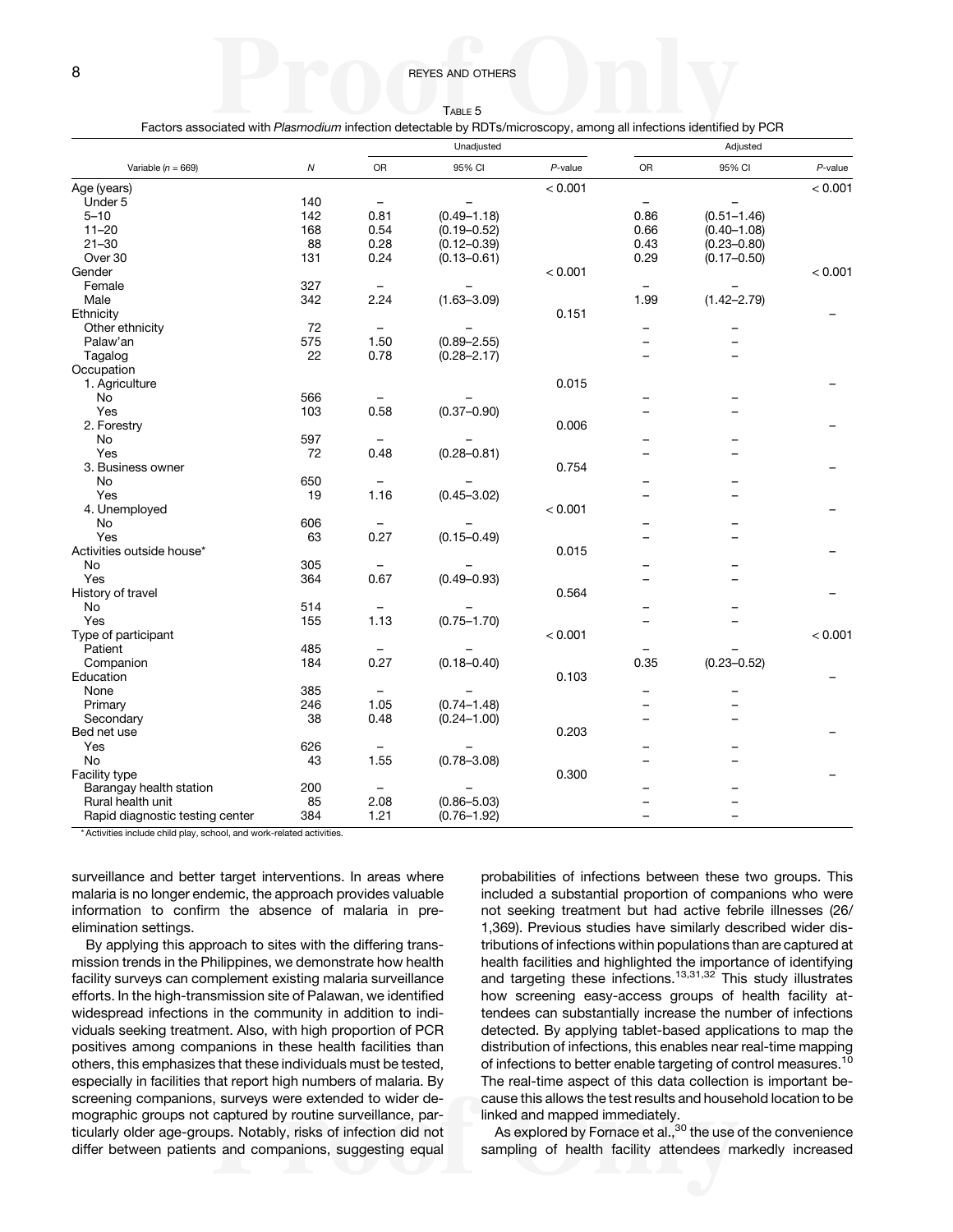detection probabilities and spatial coverage of surveillance, particularly in rural populations living in forested areas. Overall, a much wider spatial distribution of infected households was only detected by enhanced surveillance methods. Although we detected higher numbers of infections during the sampling period, this did not reflect the temporal changes of malaria throughout the year. We demonstrated the utility of this method to increase the number of infections detected, but further longitudinal sampling would be required to assess finescale changes over time.

In addition, we demonstrated how health facility data can be used to identify risk factors for malaria infection. Analysis of data from Palawan found risk factors for malaria infection, consistent with other studies within this region, identify-ing higher risks in male individuals<sup>[33](#page-9-0)-[36](#page-9-0)</sup> and indigenous populations<sup>[37](#page-10-0)-[40](#page-10-0)</sup> and individuals not using bed nets.<sup>[41](#page-10-0)-[43](#page-10-0)</sup> Although no associations were found between occupation and malaria risks, these risk factors may be partially attributed to livelihood activities such as swidden farming, movements into forested areas, and associated travel and overnight stays at outdoor locations.[44](#page-10-0)–[46](#page-10-0) Because we also included molecular diagnostics in this approach, we identified significant numbers of subpatent infections, particularly in older age-groups. This is consistent with other studies observing decrease in the risk of patent infections with age, suggestive of acquired immunity.<sup>[47](#page-10-0)-[49](#page-10-0)</sup> High proportions of subpatent malaria infections may contribute substantially to the transmission and undermine malaria elimination efforts.<sup>[50](#page-10-0)</sup> This study illustrates how health facility surveys can be used to identify and target these infections. Because this methodology collected geolocated data on the use of bed nets and other preventive measures as well as infection risks, this could be used to identify priority areas for targeting control measures.

As well as identifying infections, this survey methodology allows for verification of the absence of malaria transmission. Two of the study sites, Occidental Mindoro and Bataan, recorded no active infections. This is consistent with public health data and supports the notion that malaria transmission is all but absent in these areas. Although routinely collected surveillance data are key to WHO certification, augmenting these data with periodic pulses of enhanced passive or active detection provides additional assurance for the absence of infection.<sup>51</sup> This can improve the statistical robustness of any assertions, especially if conducted at times when historically the transmission would have been high. The use of enhanced surveys might also allow for certification of elimination at lower administrative levels and assist in the more rational use of public health resources.

Despite the utility of this survey methodology, there were several important limitations to this study. This analysis relied on individuals reporting to participating health facilities and therefore is not representative of the wider population within this region. Previous studies have found biases in the demographic groups captured by facility surveys, with high at-tendance primarily by mothers and young children.<sup>[52](#page-10-0)</sup> Moreover, the indigenous populations are known to be mobile and may attend different facilities, affecting the relevance of geolocation data for follow-up activities. Because these movements are seasonal, future studies could explore targeting specific time periods. In addition, although most of the infections on Palawan were by P. falciparum, approximately a quarter was due to P. vivax; this may lead to overestimation of numbers of malaria infections if repeated reports are due to relapses. We also observed individuals  $(1.1\%, n = 61)$  who were microscopy- and/or RDT-positive but PCR-negative. With this, there is the possibility of false-positive RDT results when the malaria parasite is cleared, and parasite antigens remain in circulation. These negative results by PCR could result from improper collection and/or storage of DBSs from the study sites to RITM laboratories in Manila, leading to DNA degradation.[53](#page-10-0)–[55](#page-10-0)

Nevertheless, this study demonstrates the utility of health facility surveys. Similar health facility–based approaches have been applied in Kenya,<sup>56</sup> showing good concordance between the facility and community-based estimates of infection. The approach has been used to identify risk factors for infection in both Haiti<sup>[57](#page-10-0)</sup> and Indonesia.<sup>[10](#page-9-0)</sup> In this study, the addition of the combination of geolocation and diagnostic methods performed by community volunteer health workers allowed real-time mapping of field diagnostic methods such as microscopy and RDT down to the household level. This is encouraging as it suggests that as strategies emerge for malaria elimination, these health workers can take new roles with proper training and resources. This is evident as they adapted to the use of mobile technology for tablet-based questionnaires and mapping and collect blood on filter papers.

## **CONCLUSION**

Extended health facility surveys can provide more comprehensive and readily accessible data for operational planning and evaluation of malaria and other diseases. Incorporating molecular diagnostics provided additional information in detecting subpatent and asymptomatic infections that are missed by routine methods such as microscopy and RDT, preventing underestimated malaria prevalence. How this approach can be incorporated into the routine health system and budgets require further consideration. Community volunteer health workers can collect blood on filter papers for multiple testing or multi-disease testing in the future. Indeed, health facility surveys incorporated with geolocation and molecular methods could be adapted across a range of ecologies (e.g., rural and forested population) and can support malaria control not just in Palawan but other areas with similar transmission. Similarly, these methods can be used to provide stronger evidence of progress toward elimination as observed in Occidental Mindoro and Bataan allowing subnational verification as part of the Philippines' march to malaria freedom.

Received July 7, 2020. Accepted for publication October 15, 2020.

Note: Supplemental tables appear at [www.ajtmh.org](http://www.ajtmh.org).

Acknowledgments: We would like to acknowledge the Newton Fund, Philippine Council for Health Research and Development, and U.K. Medical Research Council for funding received for ENSURE: Enhanced surveillance for control and elimination of malaria in the Philippines (MR/N019199/1). Also, we are grateful to Ellaine Hernandez and Carol Joy Sarsadiaz for assisting the fieldwork activities of the project. Also, we thank the local government and health staff of Rizal, Palawan, for supporting the implementation of this survey.

Authors' addresses: Ralph A. Reyes, Maria Lourdes M. Macalinao, Beaulah L. Boncayao, Ellaine S. De La Fuente, Hennessey M. Sabanal, Alison Paolo N. Bareng, Inez Andrea P. Medado, Edelwisa S. Mercado, Jennifer S. Luchavez, and Fe Esperanza J. Espino, Research Institute for Tropical Medicine, Manila, Philippines, E-mails: [rreyes.](mailto:rreyes.rmt@gmail.com)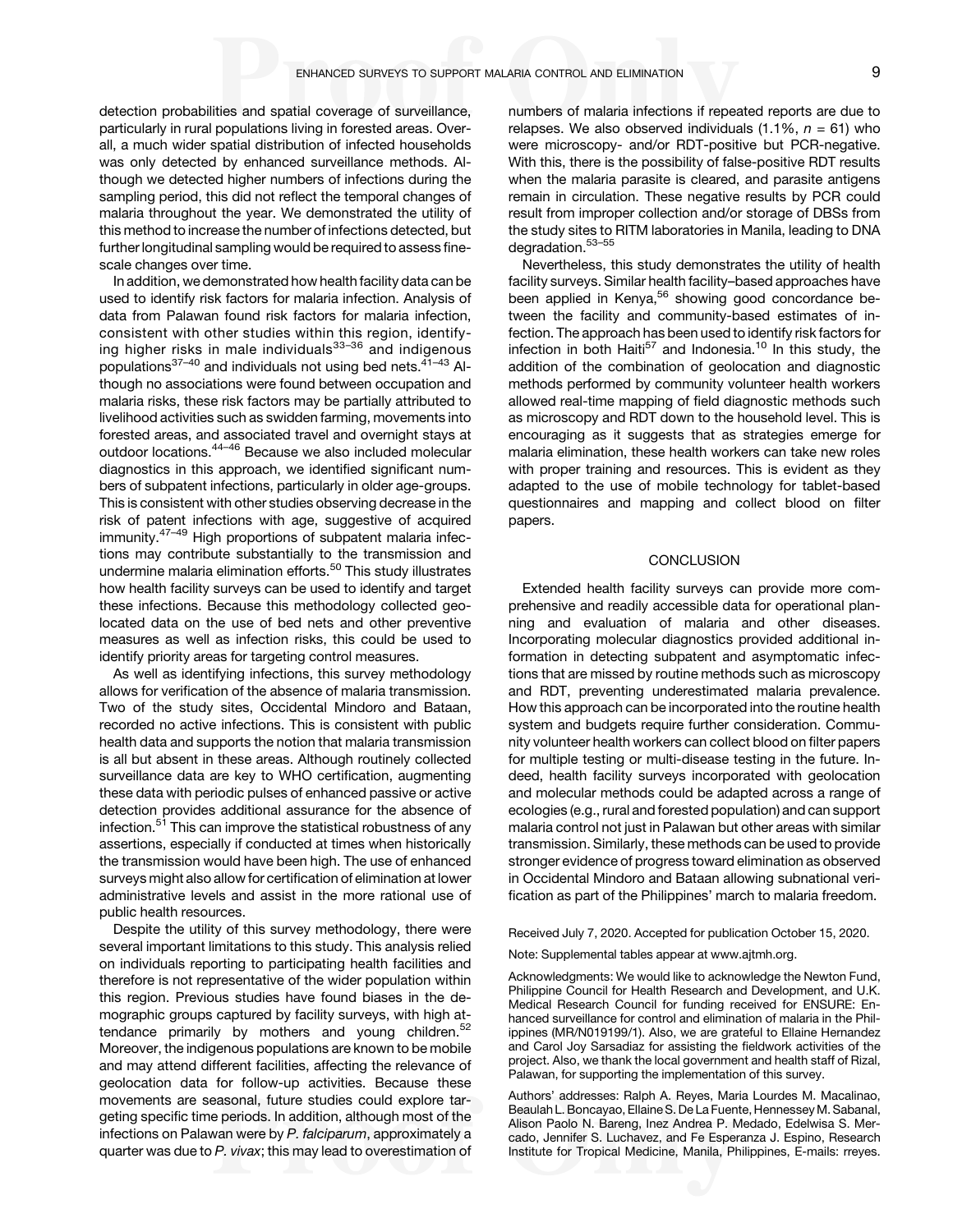<span id="page-9-0"></span>[rmt@gmail.com,](mailto:rreyes.rmt@gmail.com) [maloumacalinao@gmail.com,](mailto:maloumacalinao@gmail.com) [beaulah\\_0719944@](mailto:beaulah_0719944@yahoo.com) [yahoo.com](mailto:beaulah_0719944@yahoo.com), [ellainesdelafuente@gmail.com,](mailto:ellainesdelafuente@gmail.com) [hmsabanal@gmail.com](mailto:hmsabanal@gmail.com), [pbareng@yahoo.com](mailto:pbareng@yahoo.com), [iapmedado.ritm@gmail.com,](mailto:iapmedado.ritm@gmail.com) [esegubre.mercado@](mailto:esegubre.mercado@gmail.com) [gmail.com](mailto:esegubre.mercado@gmail.com), [jluchavez@yahoo.com](mailto:jluchavez@yahoo.com), and [fe.espino2019@gmail.com](mailto:fe.espino2019@gmail.com). Kimberly M. Fornace, Julius Clemence R. Hafalla, and Chris J. Drakeley, London School of Hygiene and Tropical Medicine, London, United Kingdom, E-mails: [kimberly.fornace@lshtm.ac.uk,](mailto:kimberly.fornace@lshtm.ac.uk) [julius.hafalla@lshtm.ac.uk,](mailto:julius.hafalla@lshtm.ac.uk) and [chris.](mailto:chris.drakeley@lshtm.ac.uk) [drakeley@lshtm.ac.uk.](mailto:chris.drakeley@lshtm.ac.uk) Mario S. Baquilod, MIMAROPA Center for Health Development, Quezon, Philippines, E-mail: [mariobaquilod2@](mailto:mariobaquilod2@gmail.com) [gmail.com.](mailto:mariobaquilod2@gmail.com)

This is an open-access article distributed under the terms of the [Creative Commons Attribution \(CC-BY\) License,](https://creativecommons.org/licenses/by/4.0/) which permits unrestricted use, distribution, and reproduction in any medium, provided the original author and source are credited.

#### **REFERENCES**

- 1. DOH NMCEP, 2018. Department of Health National Malaria Control and Elimination Program, Philippines, Malaria Manual of Operations.
- 2. World Health Organization, 2014. DOH, Philippines, WHO, and UCSF, Eliminating Malaria: Case-Study 6, Progress towards Subnational Elimination in the Philippines. Geneva, Switzerland: WHO.
- 3. World Health Organization, 2018. Malaria Surveillance, Monitoring and Evaluation: A Reference Manual. Geneva, Switzerland: WHO.
- 4. Stevenson JC et al., 2013. Reliability of school surveys in estimating geographic variation in malaria transmission in the western Kenyan highlands. PLoS One 8: e77641.
- 5. Stresman GH, Stevenson JC, Ngwu N, Marube E, Owaga C, Drakeley C, Bousema T, Cox J, 2014. High levels of asymptomatic and subpatent Plasmodium falciparum parasite carriage at health facilities in an area of heterogeneous malaria transmission intensity in the Kenyan highlands. Am J Trop Med Hyg 91: 1101–1108.
- 6. Okebe J, Affara M, Correa S, Muhammad AK, Nwakanma D, Drakeley C, D'Alessandro U, 2014. School-based countrywide seroprevalence survey reveals spatial heterogeneity in malaria transmission in the Gambia. PLoS One 9: e110926.
- 7. Tin SS, Wiwanitkit V, 2014. Asymptomatic malaria in apparently healthy schoolchildren. J Vector Borne Dis 51: 349.
- 8. Ashton RA et al., 2015. Geostatistical modeling of malaria endemicity using serological indicators of exposure collected through school surveys. Am J Trop Med Hyg 93: 168–177.
- 9. Bousema T, Griffin JT, Sauerwein RW, Smith DL, Churcher TS, Takken W, Ghani A, Drakeley C, Gosling R, 2012. Hitting hotspots: spatial targeting of malaria for control and elimination. PLoS Med 9: e1001165.
- 10. Fornace KM et al., 2018. Use of mobile technology-based participatory mapping approaches to geolocate health facility attendees for disease surveillance in low resource settings. Int J Health Geogr 17: 21.
- 11. Björkman AB, 2018. Asymptomatic low-density malaria infections: a parasite survival strategy? Lancet Infect Dis 18: 485–486.
- 12. Chourasia MK et al., 2017. Additional burden of asymptomatic and sub-patent malaria infections during low transmission season in forested tribal villages in Chhattisgarh, India. Malar J 16: 320.
- 13. Zhou G, Afrane YA, Malla S, Githeko AK, Yan G, 2015. Active case surveillance, passive case surveillance and asymptomatic malaria parasite screening illustrate different age distribution, spatial clustering and seasonality in western Kenya. Malar J 14: 41.
- 14. Okell LC, Bousema T, Griffin JT, Ouedraogo AL, Ghani AC, Drakeley CJ, 2012. Factors determining the occurrence of submicroscopic malaria infections and their relevance for control. Nat Commun 3: 1237.
- 15. Okell LC, Ghani AC, Lyons E, Drakeley CJ, 2009. Submicroscopic infection in Plasmodium falciparum-endemic populations: a systematic review and meta-analysis. J Infect Dis 200: 1509–1517.
- 16. Wu L, van den Hoogen LL, Slater H, Walker PG, Ghani AC, Drakeley CJ, Okell LC, 2015. Comparison of diagnostics for

the detection of asymptomatic Plasmodium falciparum infections to inform control and elimination strategies. Nature 528: S86–S93.

- 17. Grignard L, Shah S, Chua T, William T, Drakeley C, Fornace K, 2019. Natural human infections with Plasmodium cynomolgi and other malaria species in an elimination setting in Sabah, Malaysia. J Infect Dis 220: 1946–1949.
- 18. Wen S et al., 2016. Targeting populations at higher risk for malaria: a survey of national malaria elimination programmes in the Asia Pacific. Malar J 15: 271.
- 19. Department of Health, ■. Thematic Desk Review 2019. National Malaria Control and Elimination Program.
- 20. ■, 2003. 2000 Census of Population and Housing (Report No. 2, Vol. 1 - Demographic and Housing Characteristics): Palawan. Available at: [https://psa.gov.ph/sites/default/](https://psa.gov.ph/sites/default/files/Palawan.pdf)files/Palawan.pdf. Accessed June 12, 2020.
- 21. ■, 2003. 2000 Census of Population and Housing (Report No. 2, Vol. 1 - Demographic and Housing Characteristics): Occidental Mindoro. Available at: [https://psa.gov.ph/sites/default/](https://psa.gov.ph/sites/default/files/Occ%20Mindoro.pdf)files/ [Occ%20Mindoro.pdf](https://psa.gov.ph/sites/default/files/Occ%20Mindoro.pdf). Accessed June 12, 2020.
- 22. ■, 2003. 2000 Census of Population and Housing (Report No. 2, Vol. 1 - Demographic and Housing Characteristics): Bataan. Available at: [https://psa.gov.ph/sites/default/](https://psa.gov.ph/sites/default/files/bataan_0.pdf)files/bataan\_0.pdf. Accessed June 12, 2020.
- 23. DNA Analyst Training-Laboratory Training Manual, 2006. Protocol 3.05 Chelex® 100 Non-differential Extraction. National Forensic Science Technology Center.
- 24. Lee KS, Divis PC, Zakaria SK, Matusop A, Julin RA, Conway DJ, Cox-Singh J, Singh B, 2011. Plasmodium knowlesi: reservoir hosts and tracking the emergence in humans and macaques. PLoS Pathog 7: e1002015.
- 25. Snounou G, Singh B, 2002. Nested PCR analysis of Plasmodium parasites. Methods Mol Med 72: 189–203.
- 26. Snounou G, Viriyakosol S, Jarra W, Thaithong S, Brown KN, 1993. Identification of the four human malaria parasite species in field samples by the polymerase chain reaction and detection of a high prevalence of mixed infections. Mol Biochem Parasit 58: 283–292.
- 27. Calderaro A, Piccolo G, Perandin F, Gorrini C, Peruzzi S, Zuelli C, Snounou G, 2007. Genetic polymorphisms influence Plasmodium ovale PCR detection accuracy. J Clin Microbiol 45: 1624–1627.
- 28. QGIS.org, 2019. QGIS Geographic Information System. Open Source Geospatial Foundation Project. Available at: [http://](http://qgis.org) [qgis.org.](http://qgis.org)
- 29. R Core Team, 2020. R: A Language and Environment for Statistical Computing. Vienna, Austria: R Foundation for Statistical Computing. Available at:<http://www.R-project.org/>.
- 30. Fornace K, Reyes R, Macalinao M, Bareng A, Luchavez J, Hafalla J, Espino F, Drakeley C, 2020. Disentangling fine-scale effects of environment on malaria detection and infection to design risk-based disease surveillance systems in changing landscapes. Medrxiv. doi[:10.1101/2020.04.15.20065656](http://dx.doi.org/%2010.1101/2020.04.15.20065656).
- 31. Oduro AR, Maya ET, Akazili J, Baiden F, Koram K, Bojang K, 2016. Monitoring malaria using health facility based surveys: challenges and limitations. BMC Public Health 16: 354.
- 32. Sesay SSS, Giorgi E, Diggle PJ, Schellenberg D, Lalloo DG, Terlouw DJ, 2017. Surveillance in easy to access population subgroups as a tool for evaluating malaria control progress: a systematic review. PLoS One 12: e0183330.
- 33. LansangMAD, Belizario VY, Bustos MDG, Saul A, Aguirre A, 1997. Risk factors for infection with malaria in a low endemic community in Bataan, the Philippines. Acta Trop 63: 257-265.
- 34. Ramdzan AR, Ismail A, Mohd Zanib ZS, 2020. Prevalence of malaria and its risk factors in Sabah, Malaysia. Int J Infect Dis 91: 68–72.
- 35. Smith JL, Auala J, Haindongo E, Uusiku P, Gosling R, Kleinschmidt I, Mumbengegwi D, Sturrock HJ, 2017. Malaria risk in young male travellers but local transmission persists: a case-control study in low transmission Namibia. Malar J 16: 70.
- 36. Tesfahunegn A, Berhe G, Gebregziabher E, 2019. Risk factors associated with malaria outbreak in Laelay Adyabo district northern Ethiopia, 2017: case-control study design. BMC Public Health 19: 484.